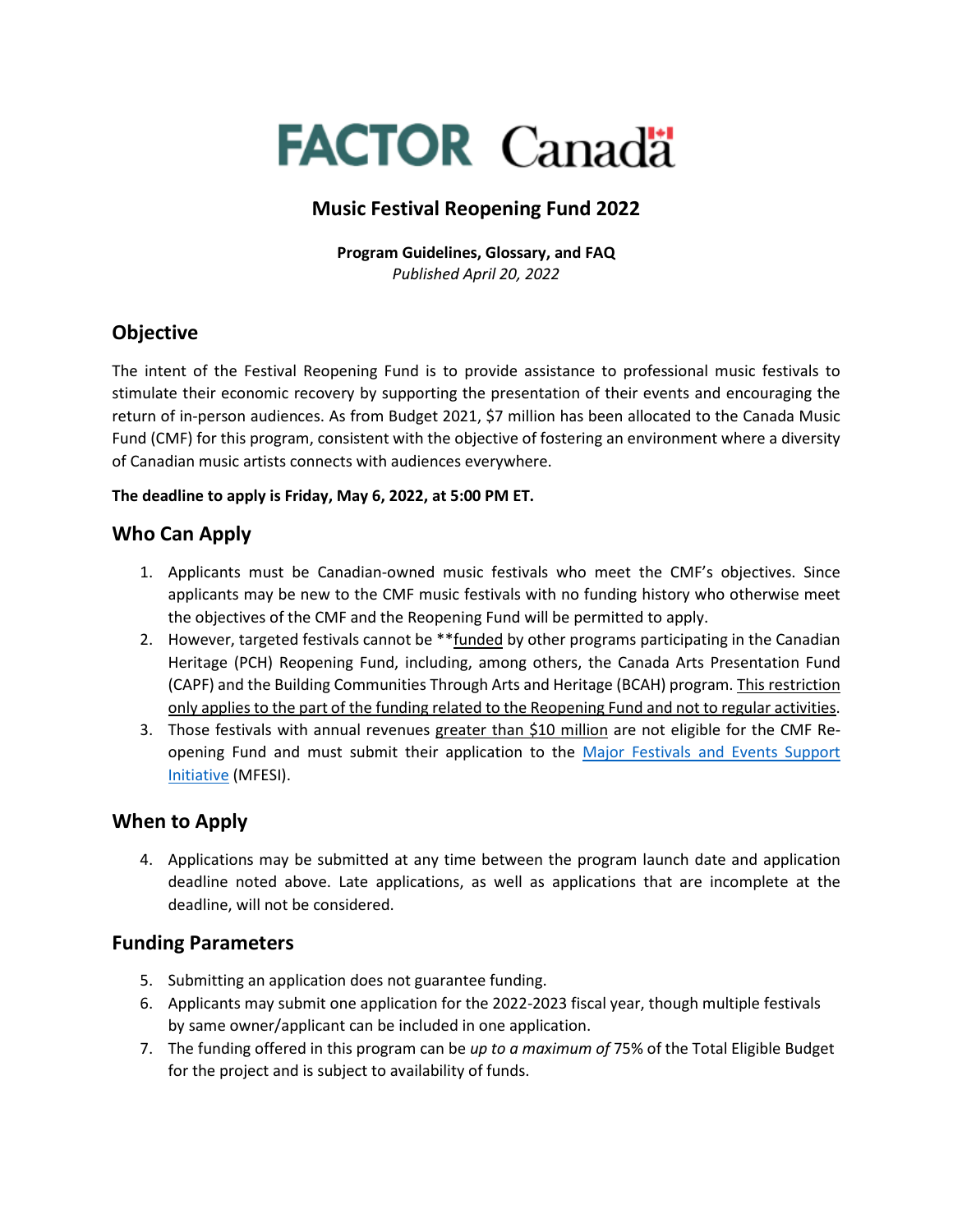- 8. Public funding toward an approved project from all sources cannot exceed 100% of total project expenses.
- 9. Funding is conditional on respecting all applicable statutes, laws, bylaws, regulations, orders, codes, standards, directives, and guidelines governing the activities for which funding is being sought, including those related to public health and safety due to the COVID-19 pandemic, including the Public Health Agency of Canada (PHAC) guidelines.
- 10. Applicants will be required to attest to meeting specific requirements (see Funding Conditions, 22-26).

# **Applicant Eligibility**

To be eligible for this program, the applicant must:

- 11. Be a Canadian-owned and controlled company.
- 12. Support the career development of Canadian artists and/or offer musical programming by Canadian artists.
- 13. Demonstrate that their principal business activities are in support of the development of Canadian artists, the promotion of Canadian musical content, and audience development.
- 14. Meet the following specific requirements:
	- i) The applicant is in the business, and has a demonstrable history, of producing music festivals featuring Canadian artists or, more generally, of presenting performances by Canadian artists.
	- ii) At least 50% of the programming in its last festival edition consisted of musical performances by Canadian artists.

# **Ineligible Applicants**

The following applicants are ineligible for funding:

- 15. Foreign-owned companies (i.e. firms not owned and controlled by Canadians) operating in Canada, and their related associations.
- 16. Festivals whose annual revenue exceeds \$10,000,000.
- 17. Applicants who have applied to or will otherwise receive funding from the Reopening Fund component offered by other funding organizations such as CAPF and BCAH should contact FACTOR before starting an application.
- 18. For the purposes of this program, festivals whose primary format and/or programming is nonmusical (e.g. food, dance) will not be considered eligible.

## **Eligible Activities**

- 19. Project activities must take place between April 1, 2022, and March 31, 2023, to be considered eligible.
- 20. Applicants must propose musical programming and activities by Canadian artists, and eligible expenses must be related to the presentation of in-person music festivals and the reengagement of live audiences.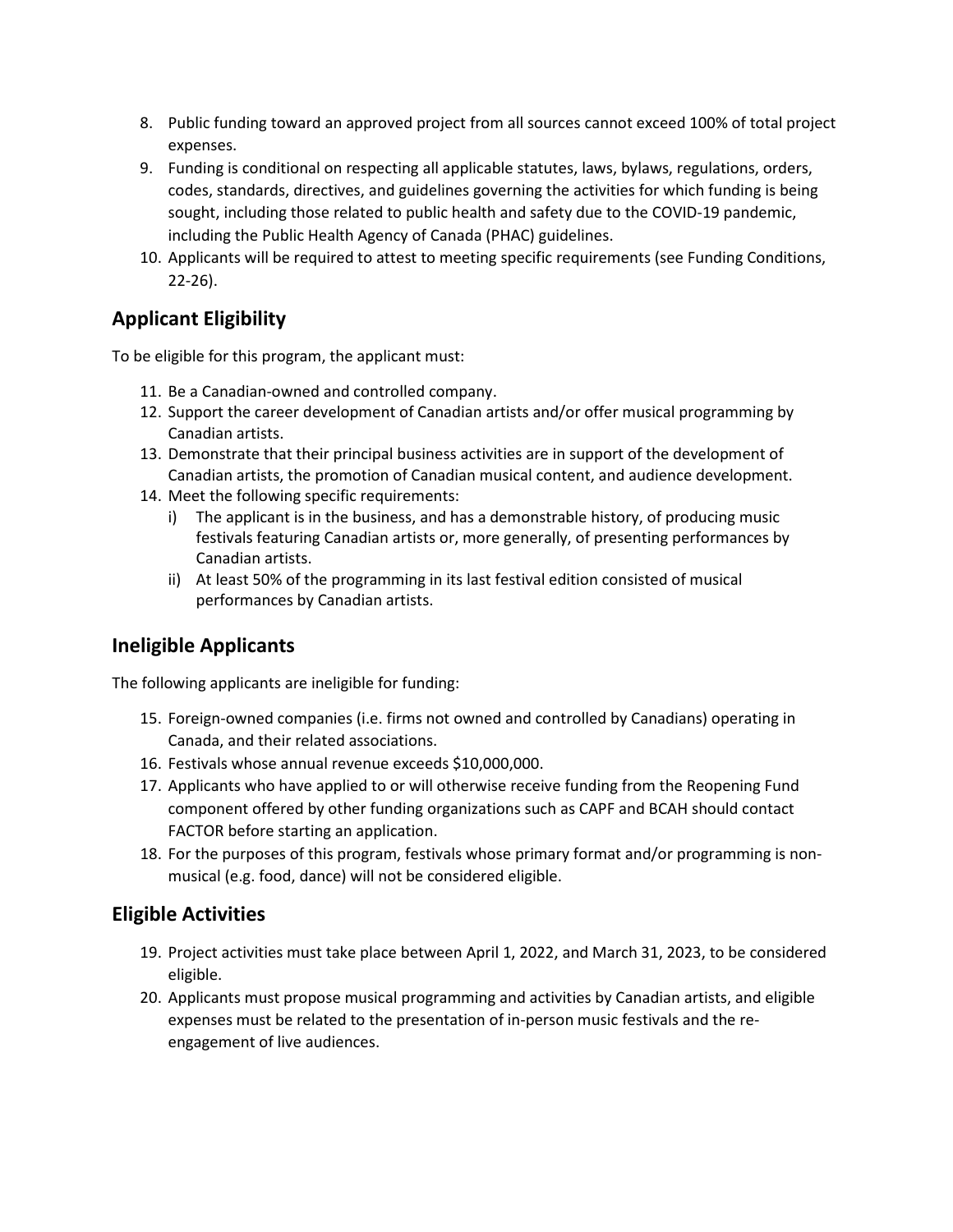21. The Canada Music Fund does not support live activities that are not aimed at the career development of a particular artist, including musicals, retrospectives, tribute shows, dinner theatre, charity, or corporate shows.

## **Eligible Expenses**

Eligible expenses may include, but are not limited to, the following:

- Fees for Canadian artists
- Fees and services of cultural workers, self-employed workers, and freelancers
- Staging costs
- Venue rental
- Equipment rental
- Marketing and promotion
- Insurance
- Administrative expenses (to a maximum of 15% of the contribution amount)
- Costs associated with re-engaging in-person audiences, including costs to ensure public safety and compliance with local public health guidelines

# **Ineligible Expenses**

Ineligible expenses may include, but are not limited to, the following:

- Expenses specific to non-Canadian artists, non-musical artists, or international-focused elements of the project
- Fixed operating costs
- Equipment purchases and capital expenditures
- Merchandising
- Grant application and writing services
- Exchange of services
- Audit, legal (for example, during a legal dispute) and infringement costs
- Recoverable taxes and similar charges
- Interest on overdue payments
- Hospitality (alcohol)

# **Funding Conditions**

Applicants will be required to attest to the statements below at the time of application:

- 22. The recipient requires funding to ensure business continuity and save jobs relating to the presentation of the in-person music festival;
- 23. The recipient remains in business at the time of the application and plans to continue contributing to the sector;
- 24. The recipient does not intend to apply to several sources of funding to cover the same expenses, in particular, but not limited to, funds provided by federal regional development agencies (Major Festivals and Events Support Initiative, the Tourism Relief Fund, the Canada Community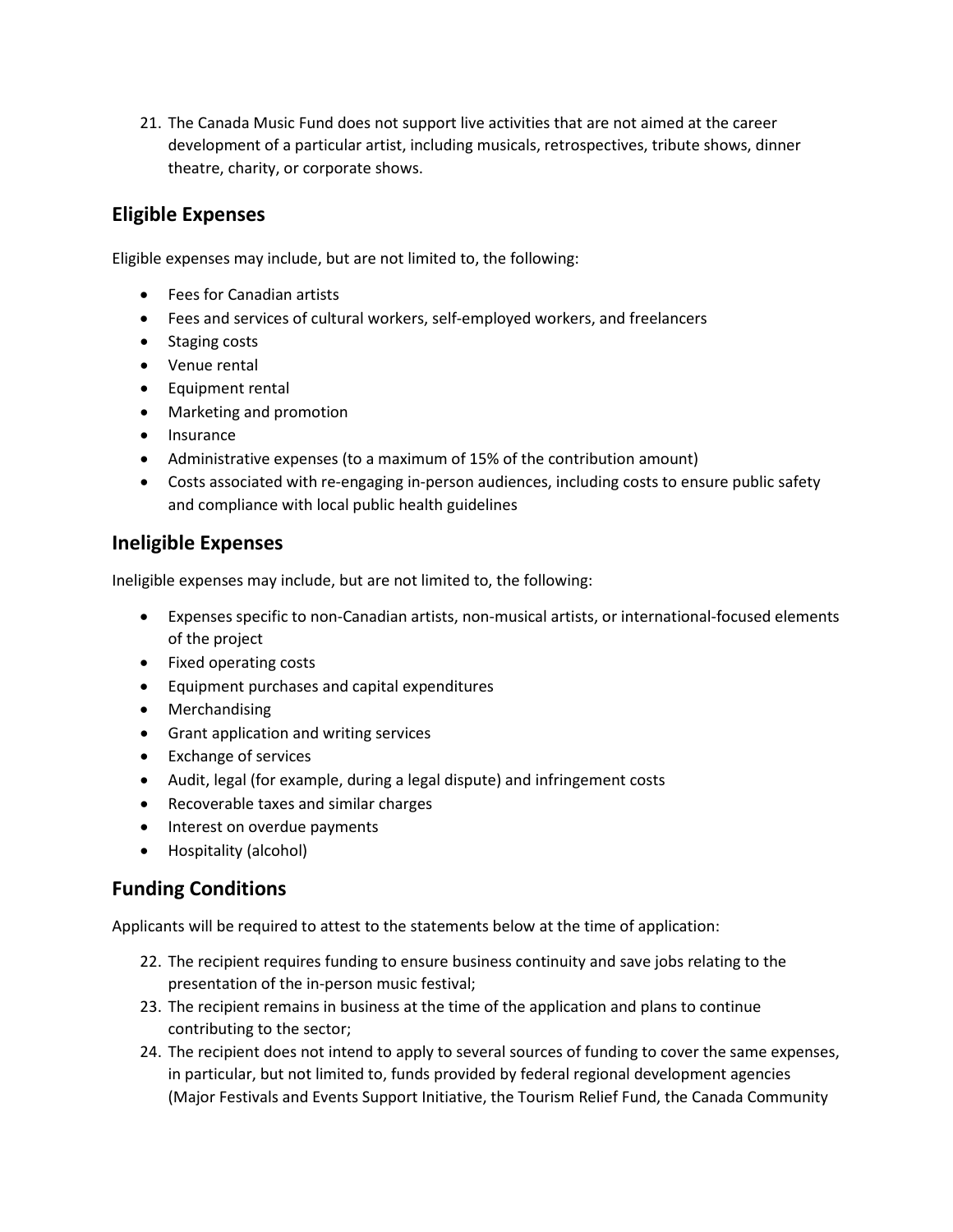Revitalization Fund) as well as the Canada Recovery Benefit, the Canada Emergency Wage Subsidy, etc.;

- 25. The recipient is not funded by other programs participating in the Canadian Heritage (PCH) Festival Reopening Fund, in particular, but not limited to, the Canada Arts Presentation Fund (CAPF) and the Building Communities Through Arts and Heritage (BCAH) program, for the relaunch of its festival targeted by this initiative. This restriction only applies to the part of the funding related to the Reopening Fund and not to regular activities;
- 26. The recipient will act in compliance with applicable statutes, laws, bylaws, regulations, orders, codes, standards, directives, and guidelines governing the activities for which funding is being sought, including those related to public health and safety due to the COVID-19 pandemic.

## **Application Process**

Once this document has been thoroughly reviewed, follow the steps below to prepare an application.

#### **Step 1: Collect the following required documentation:**

- Completed **[Application Spreadsheet](https://factorportalprod.blob.core.windows.net/portal/Documents/Emergency_Support_Fund/Festival%20Reopening/FACTOR%20-%20Festival%20Reopening%20-%20Application.xlsx)**
- **Financial statements** (audited, review engagement, or notice to reader) from the last completed fiscal year. As an exception, a statement of revenues and expenses (e.g. a profit/loss statement) will be accepted only for those who do not have formal financial statements,
- **Production contracts** for the planned event, if applicable,
- **Venue rental contracts**, if applicable,
- **Contract/performance agreement** with at least one headlining artist

#### **Step 2: Submit your application online:**

- Access the application via [clicking this link.](https://bit.ly/3xUXTp1)
- Provide your applicant information
- Upon submission, you will receive an email with a unique application link. Click the link, enter your reference code, and proceed to answer the questions displayed. Some of the information requested will be a summary of details you've included in the Application Spreadsheet (Step 1). Progress will be saved and the form may be accessed at any time using the link provided.

#### **Step 3: Submit your application materials:**

• After completing Step 2, you will receive a final confirmation email. Reply directly and attach the required materials outlined in Step 1.

Note that applicants who are new to FACTOR will be required to provide detailed information relating to the applicant company, including incorporation documents and a list of shareholders. This information will be requested directly as part of the application review process and must be provided in a timely manner in order for FACTOR's assessment to be completed.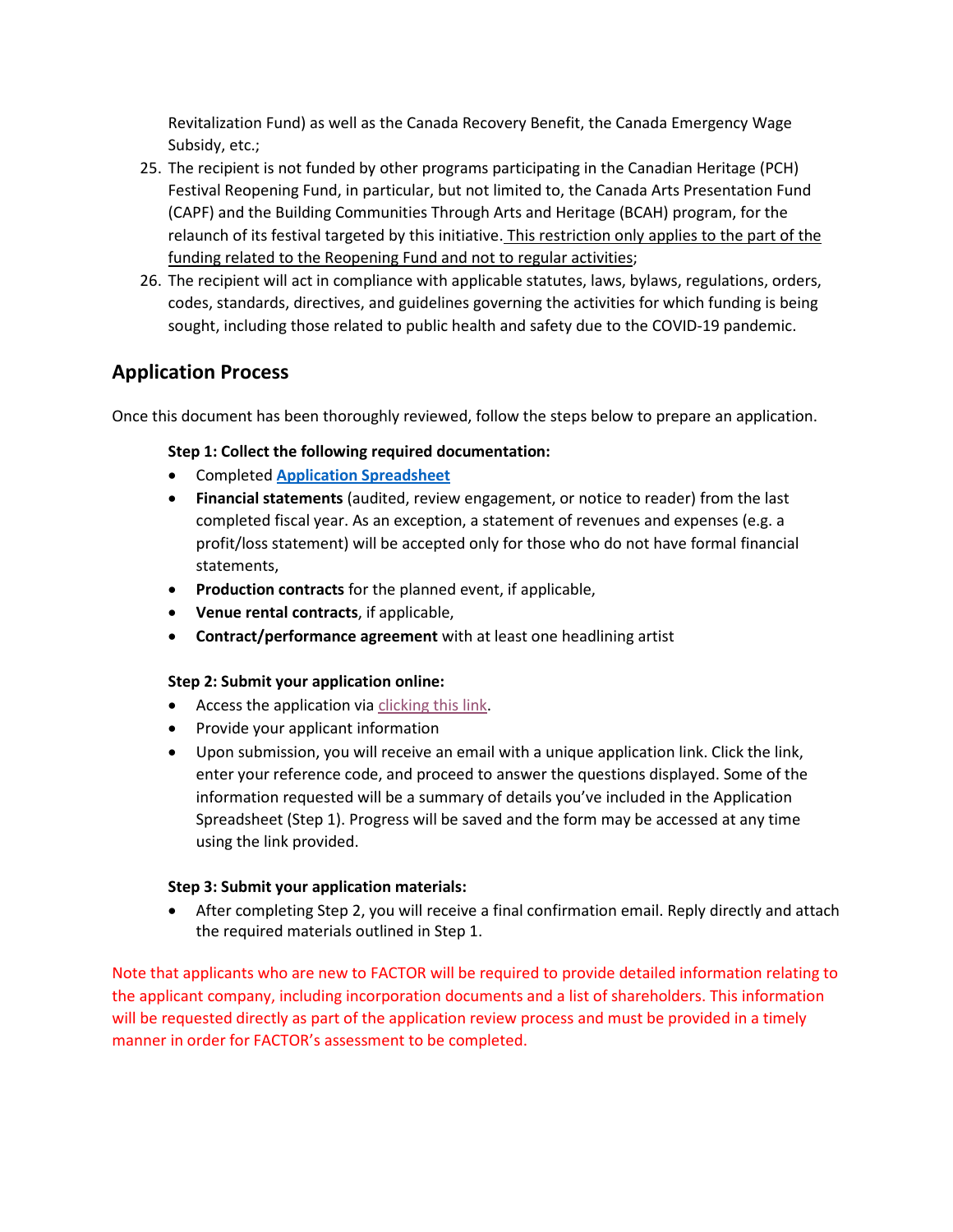# **Final Report Requirements**

Following the completion of their project, recipients of this program will be required to provide a final report including:

- A report on activities carried out,
- A final financial report of eligible expenses and revenues,
- Other statistical information.

FACTOR will require the applicant to submit invoices and proofs of payment. Accepted proof of payment include:

- The back and front of cancelled cheques;
- **Electronic and debit card payment:** bank statement showing the name of the payee;
- **Credit card payment:** monthly statement showing the name of the payee;
- Money order and postal order receipts, wire transfer and online transfer receipts.

Additional requirements could be set out in related forms, agreements, and FACTOR's [Business Policies.](https://factorportalprod.blob.core.windows.net/portal/Documents/Updates/FACTOR_Business_Policies.pdf)

If you have questions about the application process, please contac[t live@factor.ca.](mailto:live@factor.ca)

**\*\* Please review the Glossary and FAQ which follow below. \***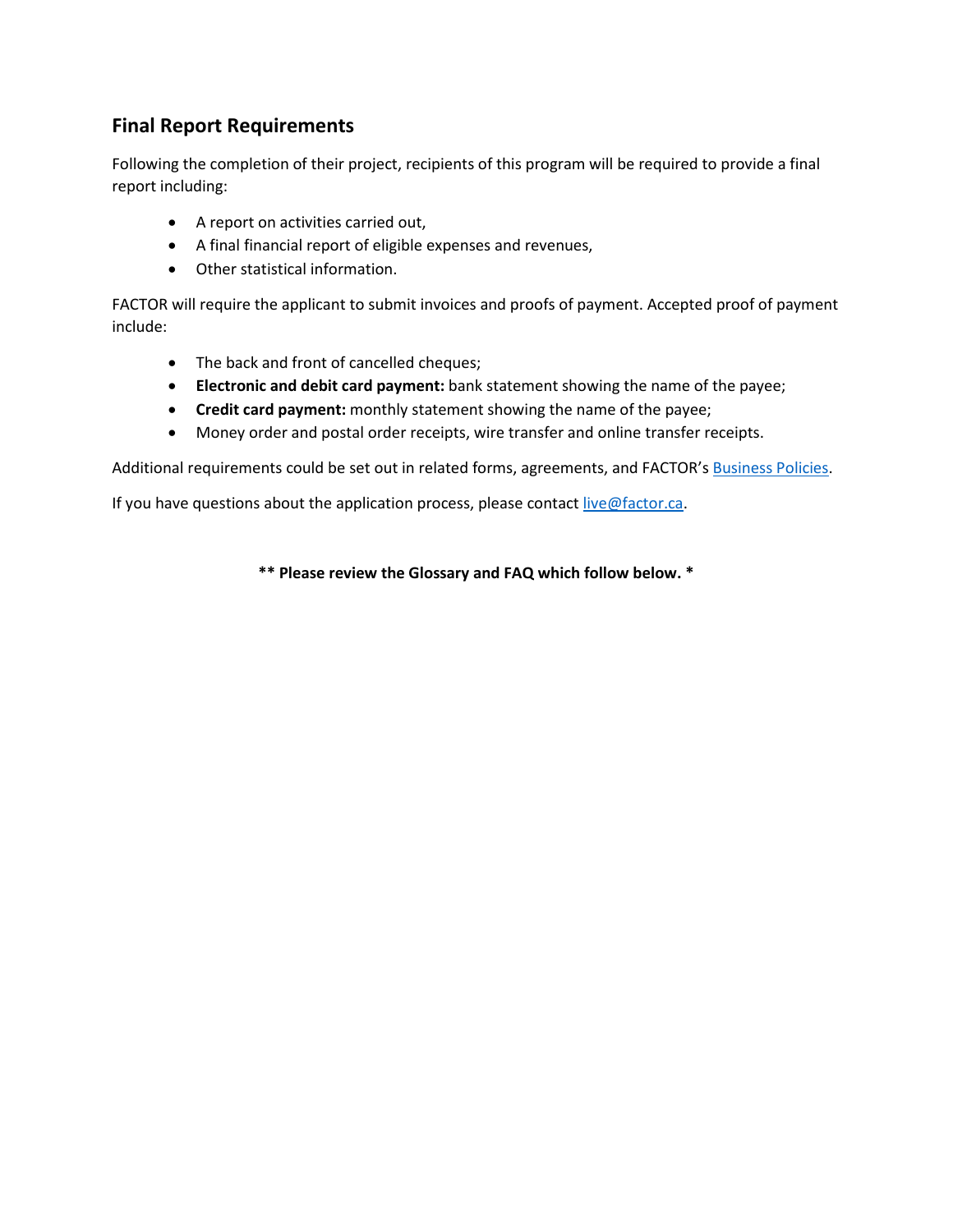## **GLOSSARY**

**Canadian:** A citizen within the meaning of the Citizenship Act or a permanent resident of Canada within the meaning of the Immigration and Refugee Protection Act.

**Canadian artist:** The term "Artist" refers to an artist solo performer, a musical group or collective. In the case of music publishing activities, an "artist" refers to a songwriter or composer. A group or a musical collective is considered Canadian if at least 50% of its members including the lead singer are Canadians. In the case of an orchestra featuring no principal artist, the orchestra must be based in Canada.

**Canadian sound recording:** To meet Canadian content requirements, any recording of an individual track (i.e. a song) or a collection of tracks (i.e. an EP or an album), must meet the following requirements:

- 1) Be performed by a Canadian artist and,
- 2) Have at least 50% of the music and lyrics written by Canadians\*

*\* Exception for "repertoire" music:* The music and lyrics criterion does not apply to the repertoire of classical music, traditional jazz, world music or traditional music. The sound recording must, however, be performed by Canadian artists.

#### **Canadian-owned and controlled company:**

A company...

- that is a sole proprietorship, partnership, cooperative or corporation established under the laws of Canada or a province or territory;
- whose activities are based primarily in Canada;
- whose company headquarters is based in Canada; and
- whose chairperson or presiding officer and more than half of whose directors and other similar officers are Canadian.

## **FREQUENTLY ASKED QUESTIONS**

#### **1. How much funding is available?**

The Canada Music Fund's portion of the Reopening Fund totals \$7 million, of which FACTOR will administrate \$4.3M in the Anglophone market and Musicaction \$2.7M in the Francophone market.

#### **2. How will the funding be administered?**

These funds will be delivered through the Canada Music Fund (CMF). FACTOR and Musicaction will administer these resources for the Anglophone and Francophone markets, respectively.

#### **3. I am a not-for-profit organization. Can I apply to this program?**

Yes, however, note that not-for-profit music festivals must not be funded by other programs participating in the Department of Canadian Heritage's Reopening Fund, including those administered by the Canada Arts Presentation Fund (CAPF) and the Building Communities Through Arts and Heritage (BCAH) program. \*This restriction applies only to the portion of funding related to the recovery and not to regular activities.\*

**4. If I receive recurring funding through the CMF or other PCH and CCA programs, can I apply to this program?**